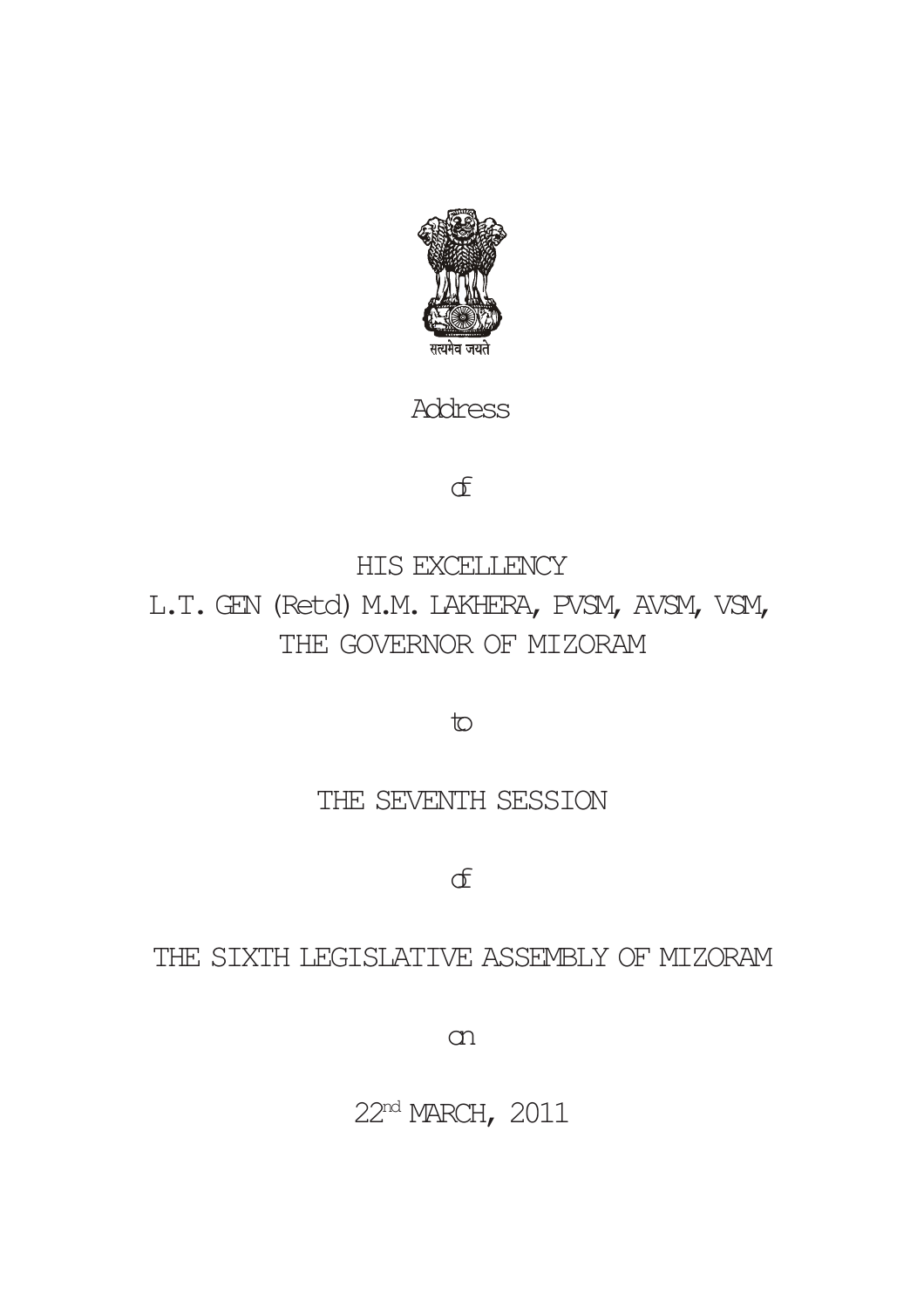Hon'ble Speaker and distinguished Members of the Legislative Assembly,

- 1. It gives me great pleasure to address you at the commencement of the seventh session of the Sixth Legislative Assembly of Mizoram. I take this opportunity to convey my greetings and good wishes to all of you and to the people of Mizoram.
- 2. I would like to reiterate before this august Assembly my Government's commitment to provide efficient, responsive, fair and just administration at all levels of governance. Maintaining peace and tranquility, and securing the safety of the citizens has always remained a top priority of my Government. A comprehensive package to strengthen our police force has been undertaken under the Modernisation of Police Force Scheme. The Crime and Criminal Tracking and Network System is being undertaken to empower the police force with information technology to detect and fight crimes nationwide on a real time basis. The Government has also set up the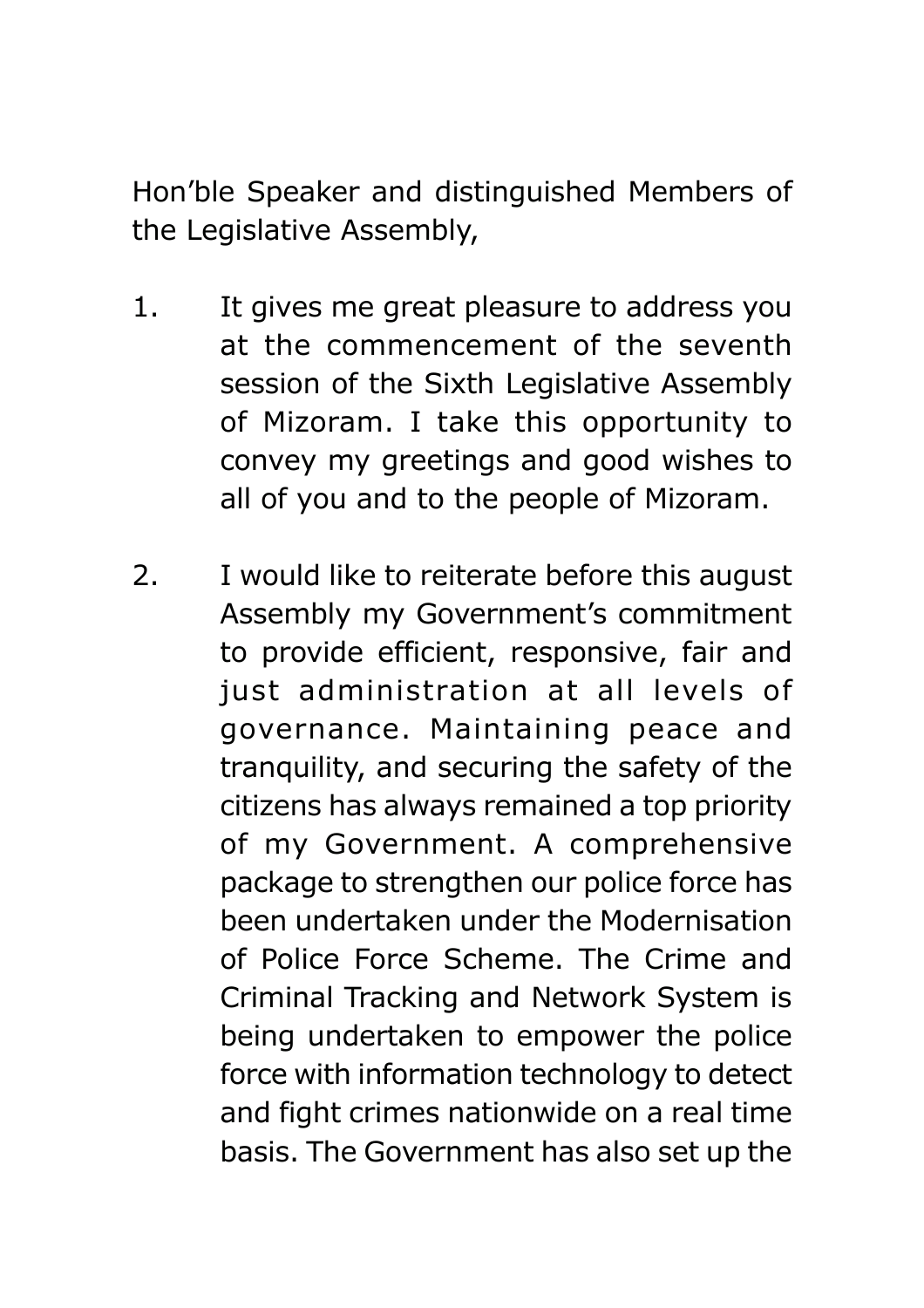Economic Offences Wing and the Anti-Human Trafficking Unit to meet the emerging challenges.

- 3. My Government has been mandated to bring about revolutionary changes towards economic self-sufficiency, growth and poverty alleviation through the New Land Use Policy (NLUP), which has officially been launched throughout the State on 14th January, 2011. I am confident that we will attain inclusive and sustainable growth in a few years' time, empowering the poor and the disadvantaged and lift them up the economic ladder in the process.
- 4. Agriculture occupies a very important place in the economy of Mizoram, with roughly 60% of the total workers engaged in agricultural activities. My Government has undertaken a number of measures for the welfare of the farmers. We are also providing our farmers necessary supports through capacity building and training, provision of quality seeds and saplings, demonstrations, research in agricultural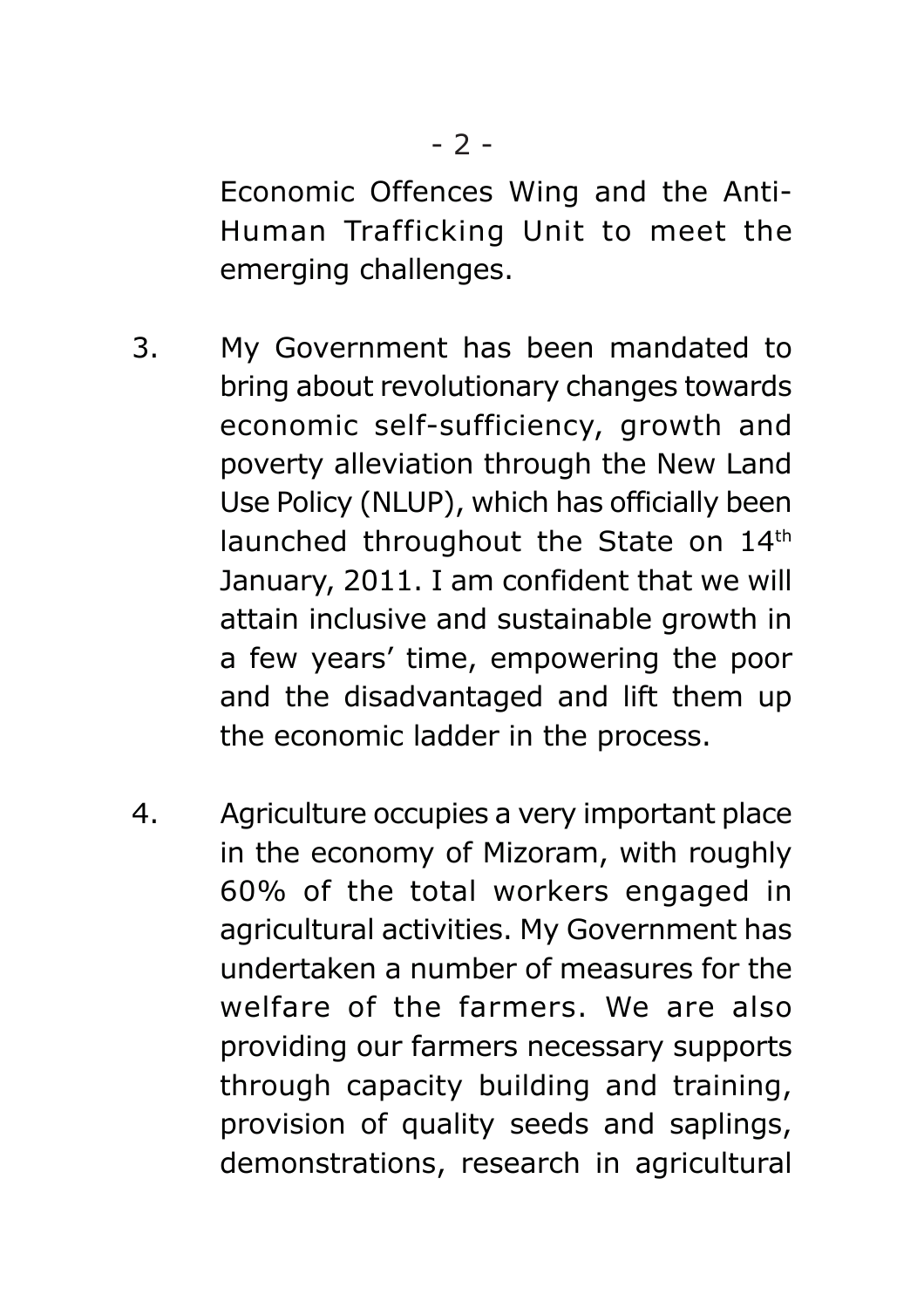crop science and refinement of existing technology for higher crop production. Horticulture Department is assisting farmers to adopt more profitable and sustainable system of permanent farming under the New Land Use Policy. A Multipurpose Packing House has been constructed and commissioned at Horticulture Centre, Chite. Two wineries have been established at Champhai and Hnahlan to provide the much needed boost to the grape growers, and these could substantially contribute to our economic growth by generating higher income for the farmers while earning the Government substantial revenue.

5. My Government has been working on the development of livestock sector through adoption of improved breeding, feeding, management, healthcare, processing and marketing system. Construction of Dry Rendering Plant and Lairage at Modern Slaughter House, Construction of Rural Animal Slaughter House at Mualpui, strengthening of Fodder Farm at Thenzawl,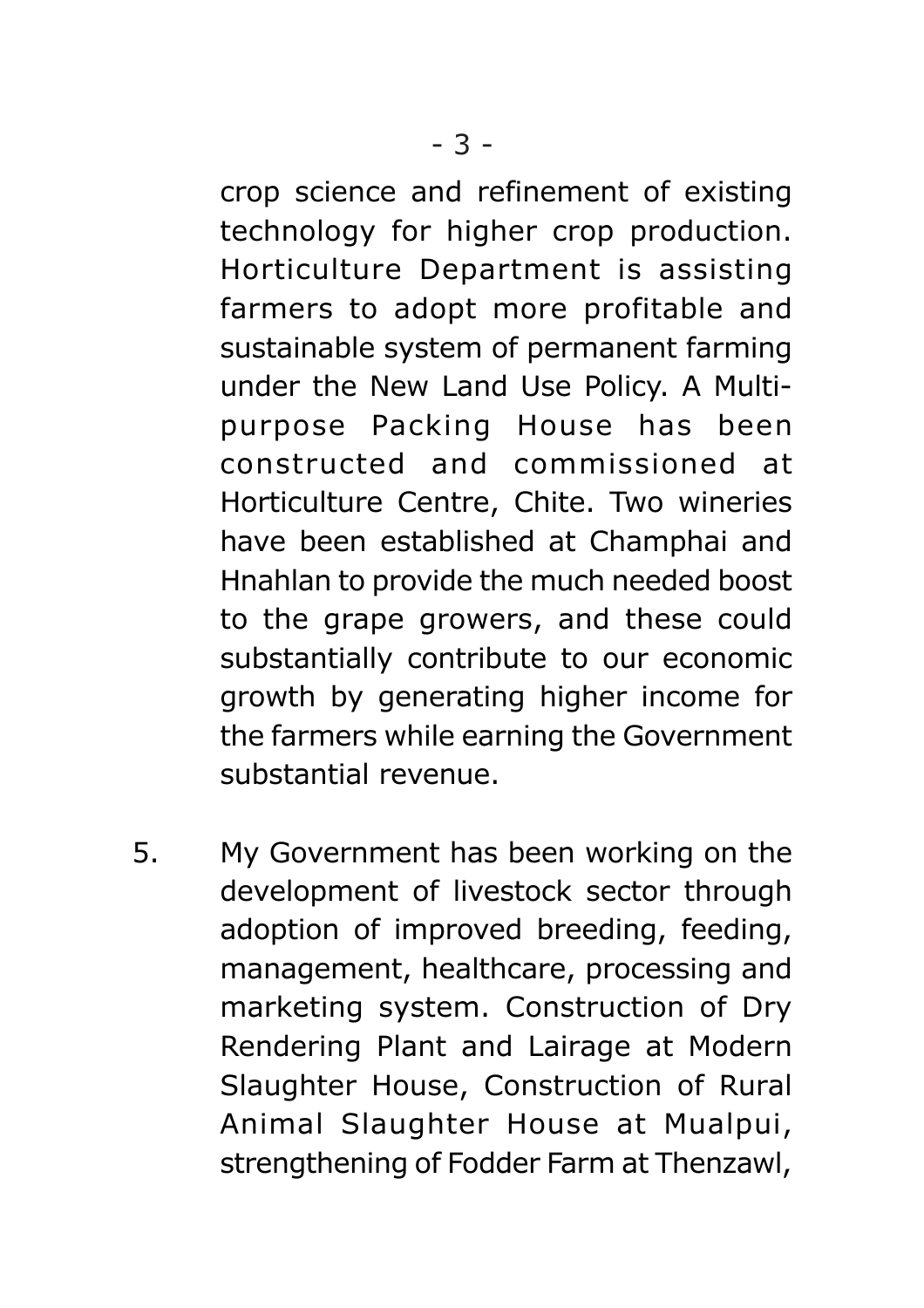and setting up of Liquid Nitrogen Plant at Lunglei are some of the activities being taken up. My Government has also provided fish seeds and fish feed to the farmers at highly subsidized rates, and fish farmers are also given training to boost the production.

- 6. We have brought about substantial increase in the production of cash crops like Rubber, Coffee and Broom. A well regulated marketing system will be developed to protect the interest of the farmers as well as the State Government. We are undertaking a number of projects to provide the required infrastructure support to sericulture sector as well.
- 7. My Government recognises the need to boost cooperative movement for the socioeconomic development of the State. It is encouraging to note that the major State Level Societies like Mizoram Cooperative Apex Bank, MIZOFED Ltd., PIGFED Ltd., MULCO Ltd., ZOFISFED Ltd. and MAHCO Ltd. are in healthy states and contribute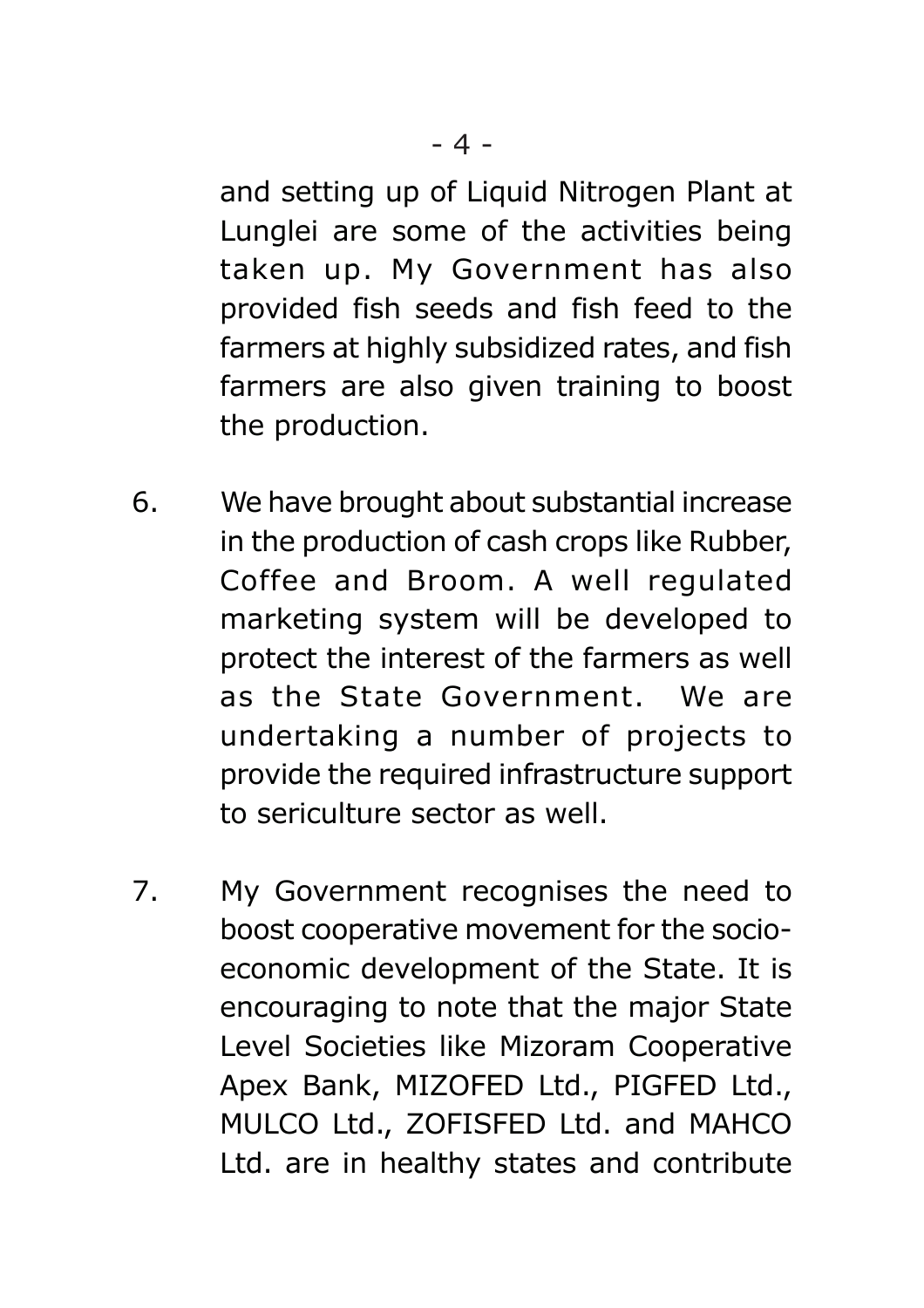substantially towards the economic development of the State.

- 8. Micro Enterprise and Handloom sector will form integral components of the New Land Use Policy, especially in urban areas. Several steps are also being taken for the growth of Bamboo Sector Development and scientific and commercial Tea Plantation. A new Industrial Policy called "The Industrial Policy, 2010" has been drafted to meet the emerging needs in the Industries Sector. A new Directorate of Geology and Mineral Resources was established on 1<sup>st</sup> September, 2010.
- 9. My Government accords high priority to bring about quality education at all levels. A Group of Experts constituted to scrutinise and make recommendation to the Government on implementation of the Education Reforms Commission Report has submitted its report to the Government on 28<sup>th</sup> February, 2011. We are now in the process of implementing their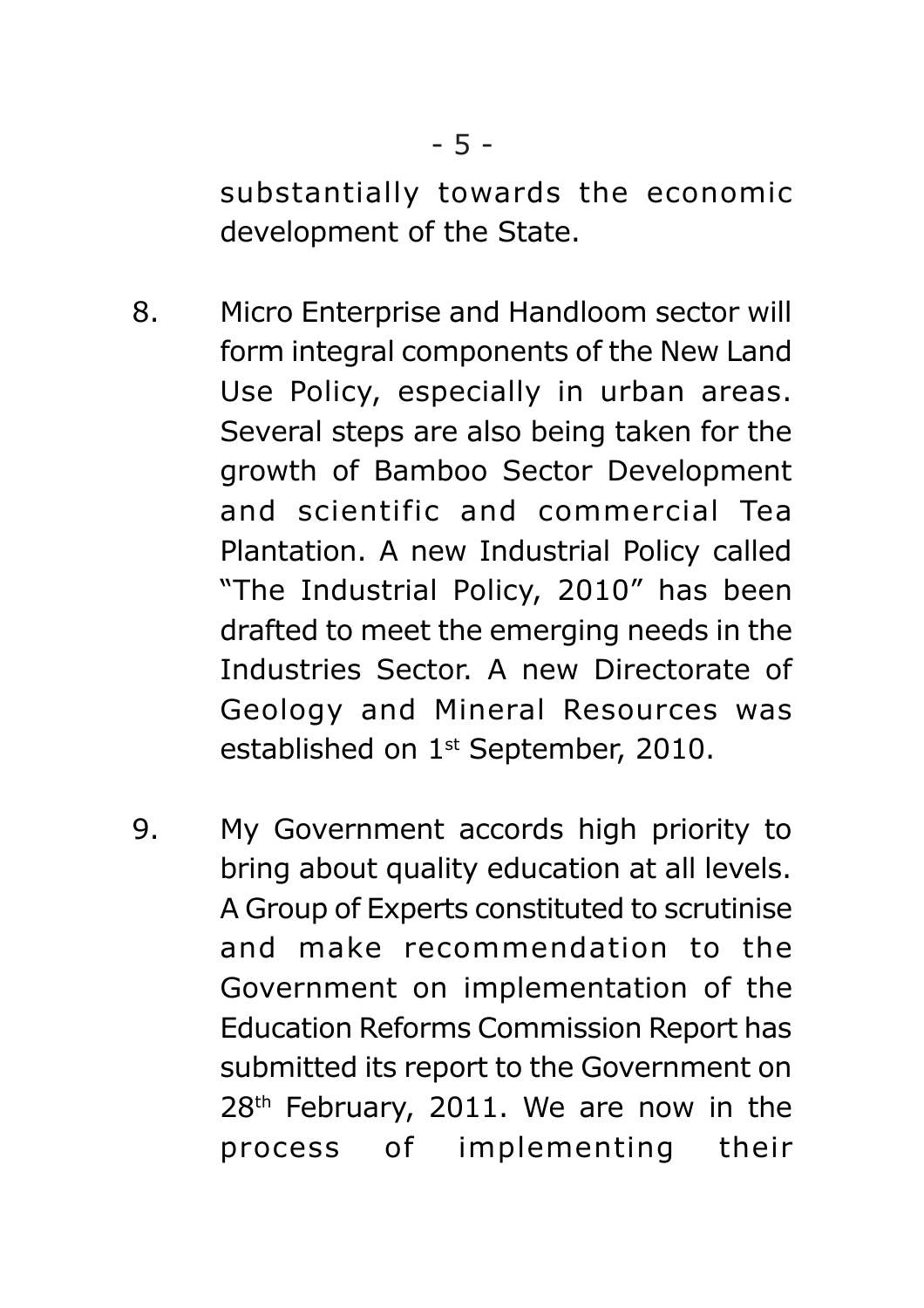recommendations. To cope with the new requirements under the new Constitutional Mandate, the Sarva Shiksha Abhiyan (SSA) has appropriately been re-oriented. My Government has brought about an unprecedented infrastructural development in Secondary Education by successfully implementing Rastriya Madhyamik Shiksha Abhiyan (RMSA). A new system of Continuous and Comprehensive Evaluation (CCE) has been introduced.

10. My Government is deeply committed to promote sports and the welfare of the youth. Artificial turf has been laid at Assam Rifles Lammual. Laying of Astro turf at Thenzawl Hockey Playground is expected to be completed before the coming monsoon. A record number of 75 sportspersons from Mizoram had represented the State in the recently concluded 34th National Games at Jharkhand during  $12<sup>th</sup>$  – 26<sup>th</sup> February, 2011, and I am proud of the Mizoram Team for bagging 6 (six) medals in the Games.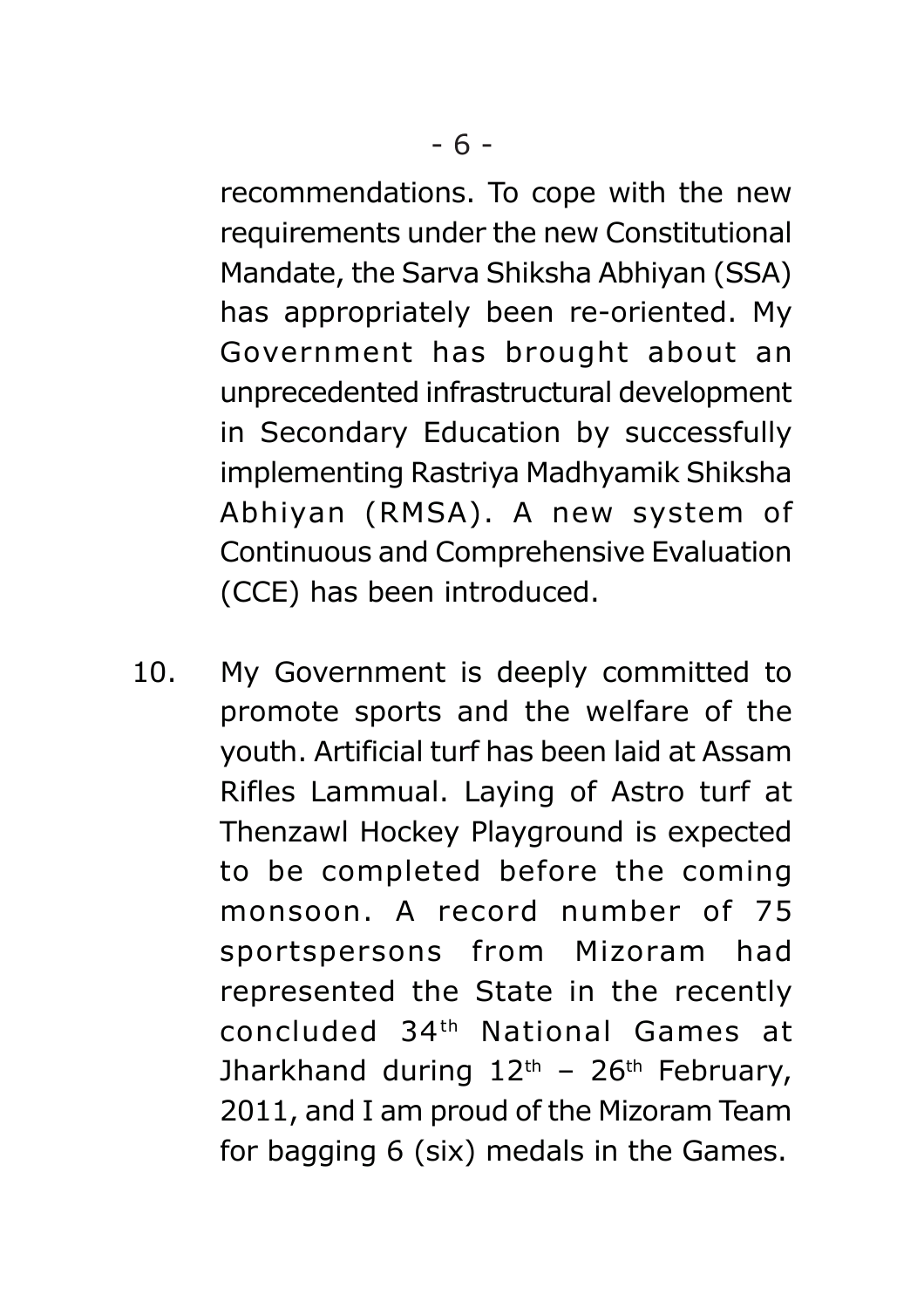- 11. The Mizoram Shops and Establishment Rules, 2011 is being prepared to safeguard the interest of employees of private shops and establishments. For the first time in Mizoram, 1% cess has been collected from Contractors as per the provision of the Building and Other Construction Workers Welfare Cess Act, 1996. The Mizoram Youth Commission is continuing earnestly in providing career counselling and guidance to the youth. The Mizoram Youth Policy is being prepared, and 'Mizoram State Youth Livelihood Action Plan' will be developed soon.
- 12. My Government is alert to the need to undertake Disaster Risk Management initiatives. Under the Government of India – United Nations Development Programme, District Emergency Operations Centres have been constructed in all the eight District Headquarters, and Disaster Risk Reduction Programme has been initiated. Fire and Emergency Services has been strengthened. Utmost efforts have been given to generate mass awareness on methods for preventing outbreak of fire.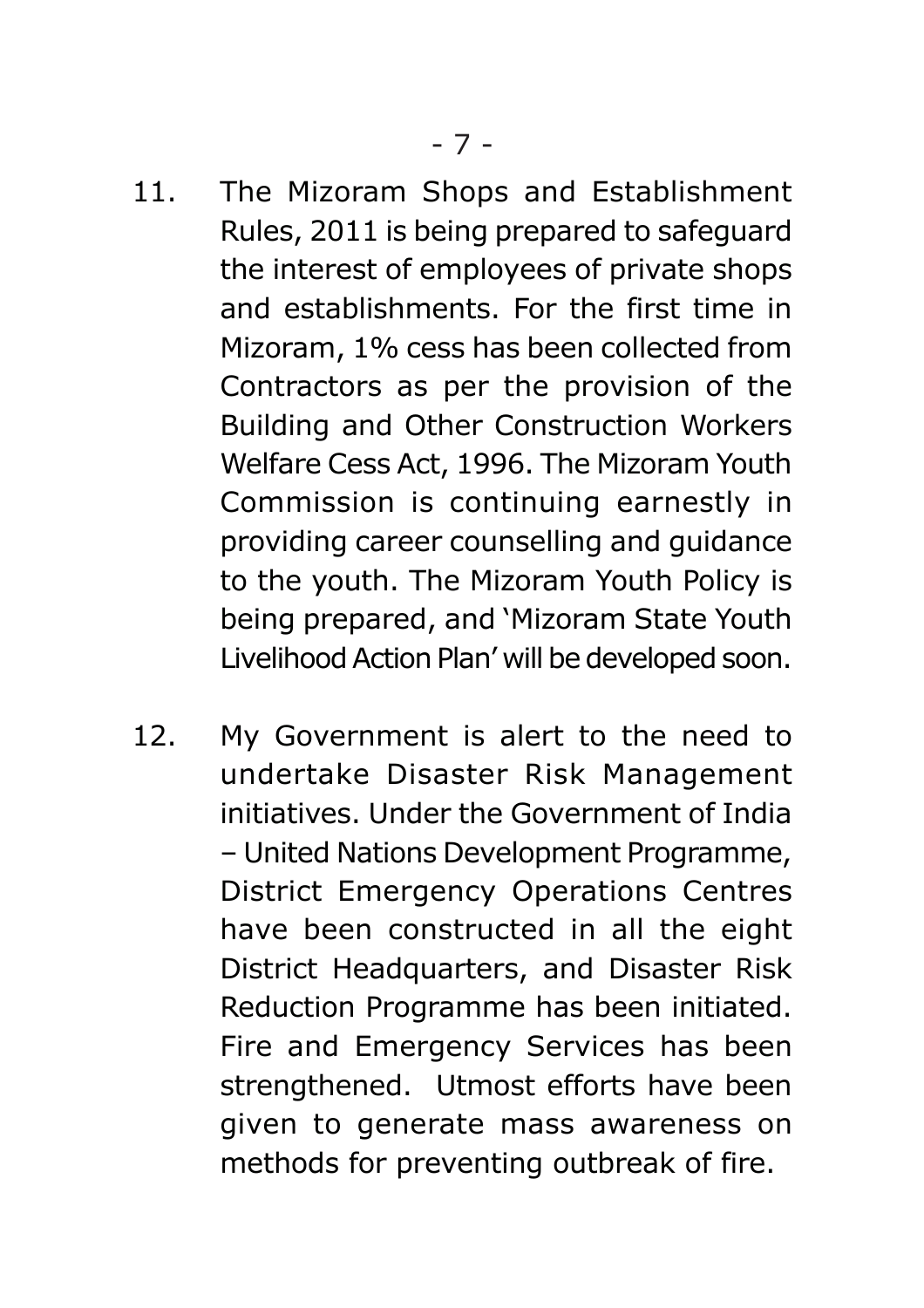- 13. My Government continues to provide affordable means of transportation to the general masses. Steps are being taken to improve our transportation facilities and infrastructures at various places. A State Level Task Force on National Railway Project in Mizoram has been instituted. Upgradation of Lengpui Airport has been undertaken. The recently installed Instrument Landing System Cat-I is expected to be commissioned shortly.
- 14. All possible options are being explored to increase our power generation. The commissioning of Serlui 'B' SHP has increased our generating capacity by 12.0 MW. Electrification of 33 villages have been completed, and 7572 BPL households were given free service connection under Rajiv Gandhi Grameen Vidyutikaran Yojana (RGGVY). Construction of new substations, and improvement and augmentation of existing ones will be carried out to strengthen the transmission and distribution system.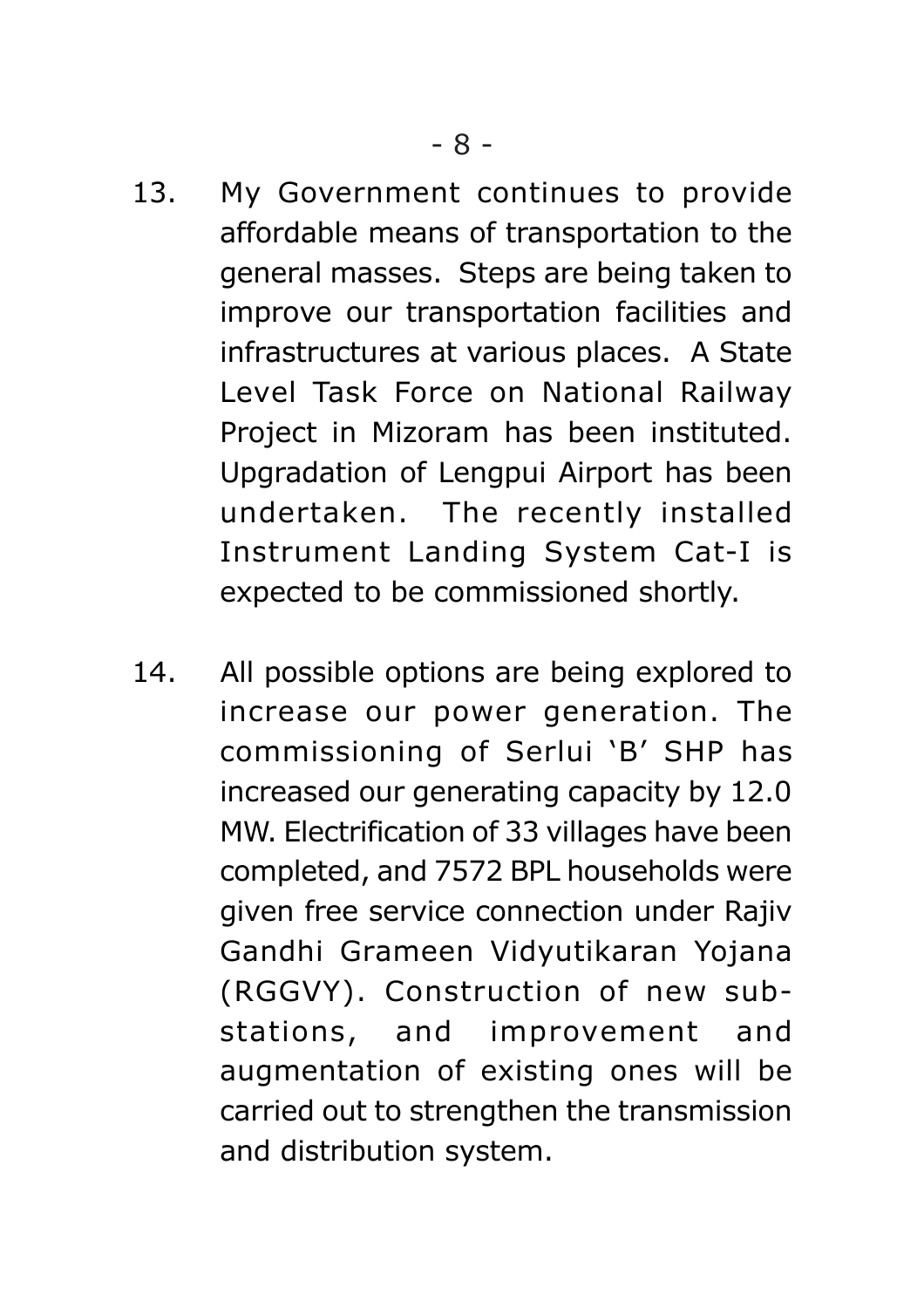- 15. Roads and buildings are basic infrastructures for growth and development. The stretch of National Highway between Silchar and Aizawl will be upgraded to 4-lane, and that between Aizawl and Lawngtlai to 2-lane under Special Accelerated Road Development Programme of the North East. Construction of 100 kms of Double Lane Highway between Lawngtlai and Myanmar border under Kaladan Multi Modal Transit Transport Project has commenced. Under Pradhan Mantri Gram Sadak Yojana (PMGSY), 220 kms of all-weather road will be constructed to connect 45 villages by the end of this year.
- 16. All possible channels are being explored to provide adequate supply of water to all, and a number of projects are being taken up through different programmes at various levels. 86% of the on-going Greater Aizawl Water Supply Scheme Phase-II has been completed, and Water Supply Schemes for various towns and villages are also being undertaken under various schemes.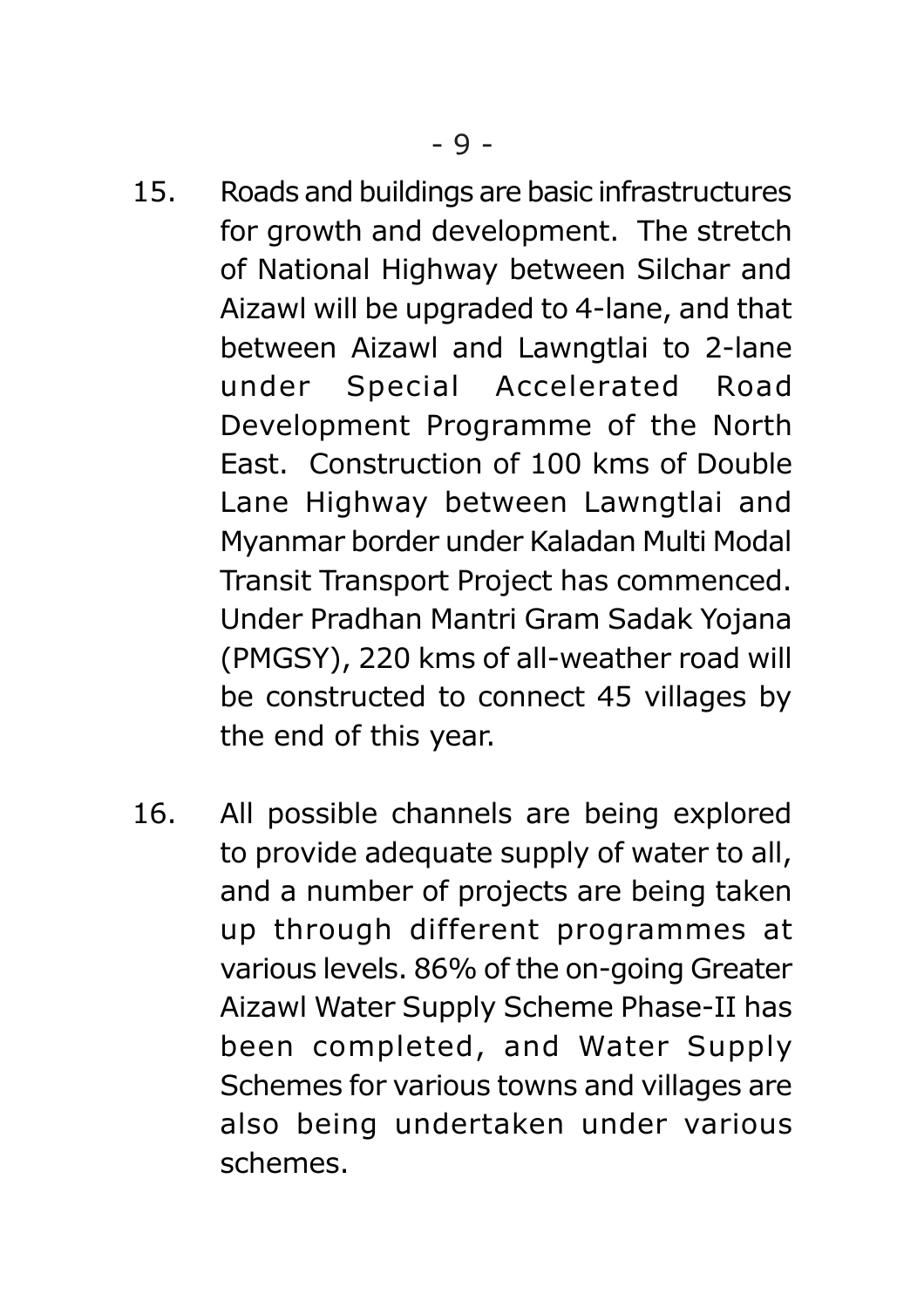- 17. In order to streamline land revenue administration, House Site Cadastral Survey and planning are being conducted in real earnest. 319.95 hectares covering 4643 plots have been surveyed, and as many as 840 plots have been planned for house sites.
- 18. The Mizoram (Revision of Pay) Rules, 2010 for State Government employees has been implemented, and the State Government employees are given Revised Pay effective from 1.1.2006 with actual monetary benefits from 1.1.2009 with the implementation of these Rules. Revised Pay structure for Judicial Service and Revised Pay for Teaching and Academic cadres in Universities and Colleges has also been implemented. The New Defined Contributory Pension Scheme, 2010 has been implemented.
- 19. We have achieved 22.9% growth in collection of taxes during 2010-2011. VATSoft, a new VAT Management Information System (MIS) software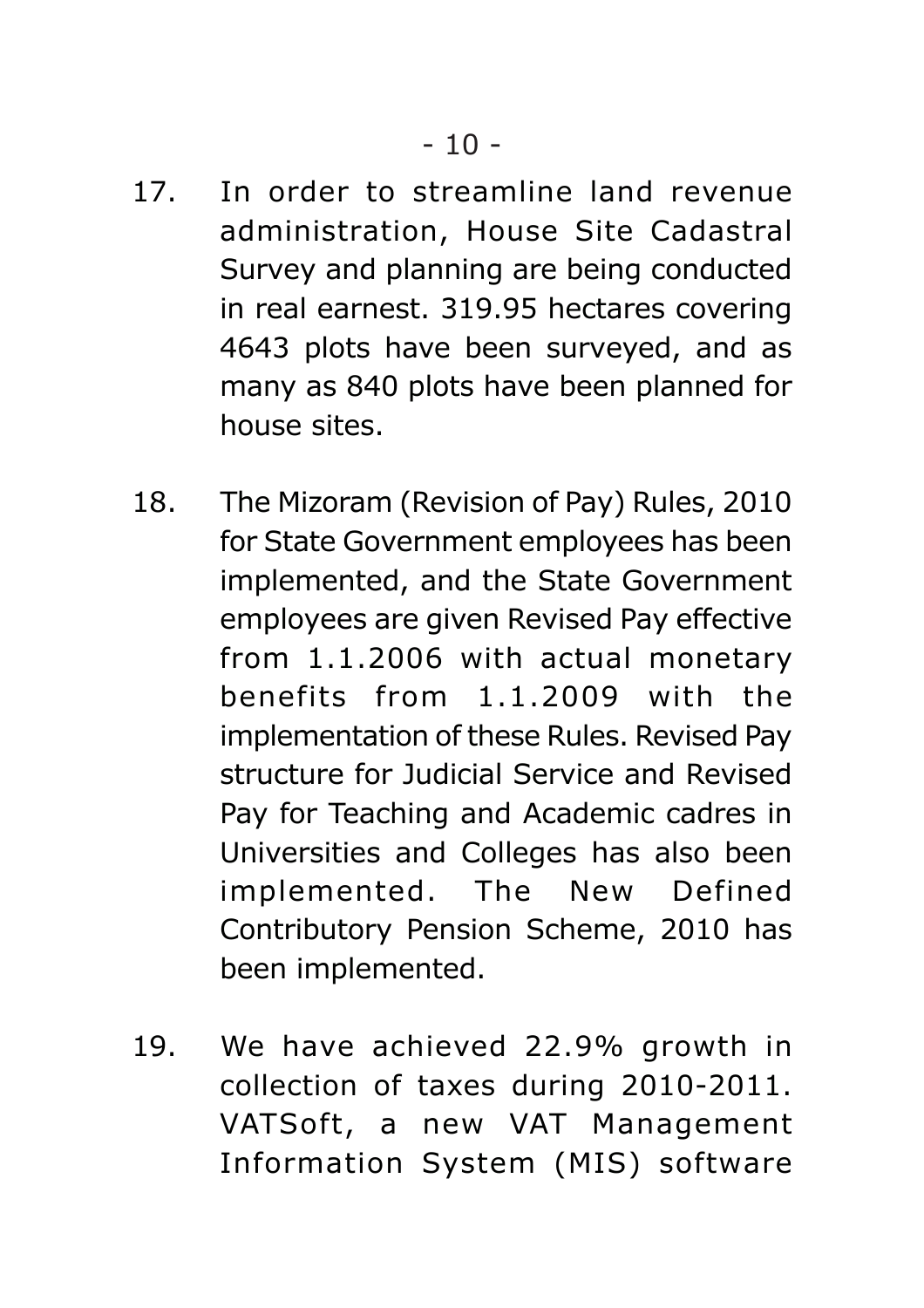tailored to meet the specific needs of tax administration in Mizoram has been developed under the National e-Governance Project, and e-payment, eregistration, e-return and electronic issue of forms will soon be possible with this software.

- 20. Ensuring food security, availability of essential commodities and protection of the rights of the consumers are among the prime concerns of my Government. We have ensured uninterrupted distribution of rice through the Public Distribution System in spite of many hurdles. The Mizoram State Consumer Dispute Redressal Commission is being strengthened, and the Mizoram Consumer Protection Rules, 2010 has also been notified. My Government is also taking up a number of measures for the welfare of persons with disabilities and other weaker sections of the society.
- 21. My Government is committed to provide quality healthcare to all. We have brought about significant improvement in the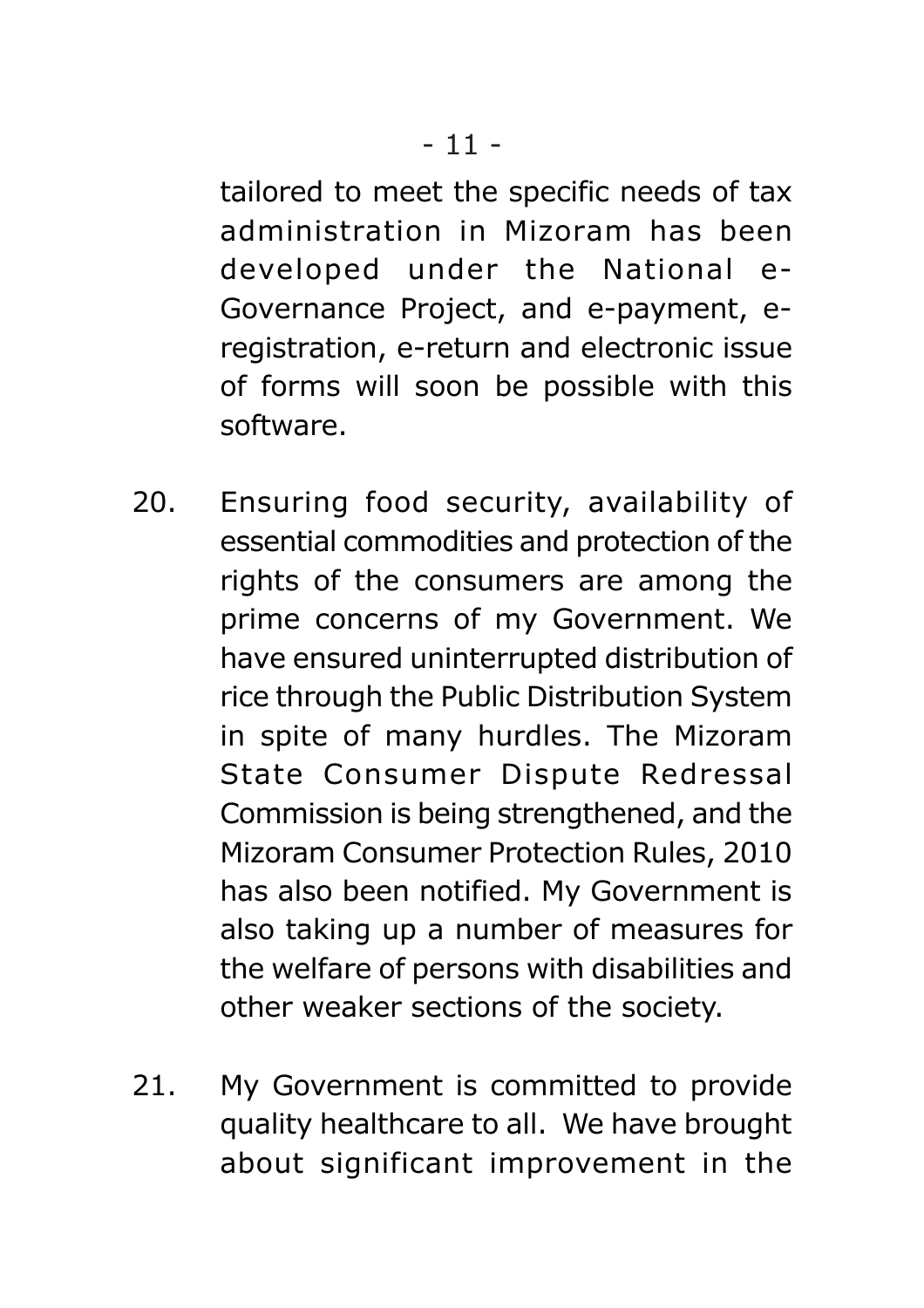implementation of National Rural Health Mission (NRHM). Several steps have been taken to develop AYUSH in Mizoram. Construction of Regional Cancer Centre Building at Zemabawk has been completed and inaugurated. Civil Hospital, Aizawl becomes the only Government Hospital in North Eastern Region and the third in India so far to be awarded the prestigious ISO Certificate by IMAX – Gurgaon (Government of India Undertaking).

22. We have been awarded the prestigious Indira Priyadarshini Vriksha Mitra (IVPM) Award for the year 2010 which carries cash award of Rs. 5.0 lakhs for outstanding works in increasing forest and tree cover. 1600 hectare of Forest Area and 5900 hectare of Non-Forest Area Bamboo Plantation have been achieved under the National Bamboo Mission during 2010 – 2011. Aizawl Zoo has created a record for the first ever successful captive breeding of the highly endangered and rare bird locally called Vavu (Hume's Bartailed Pheasant).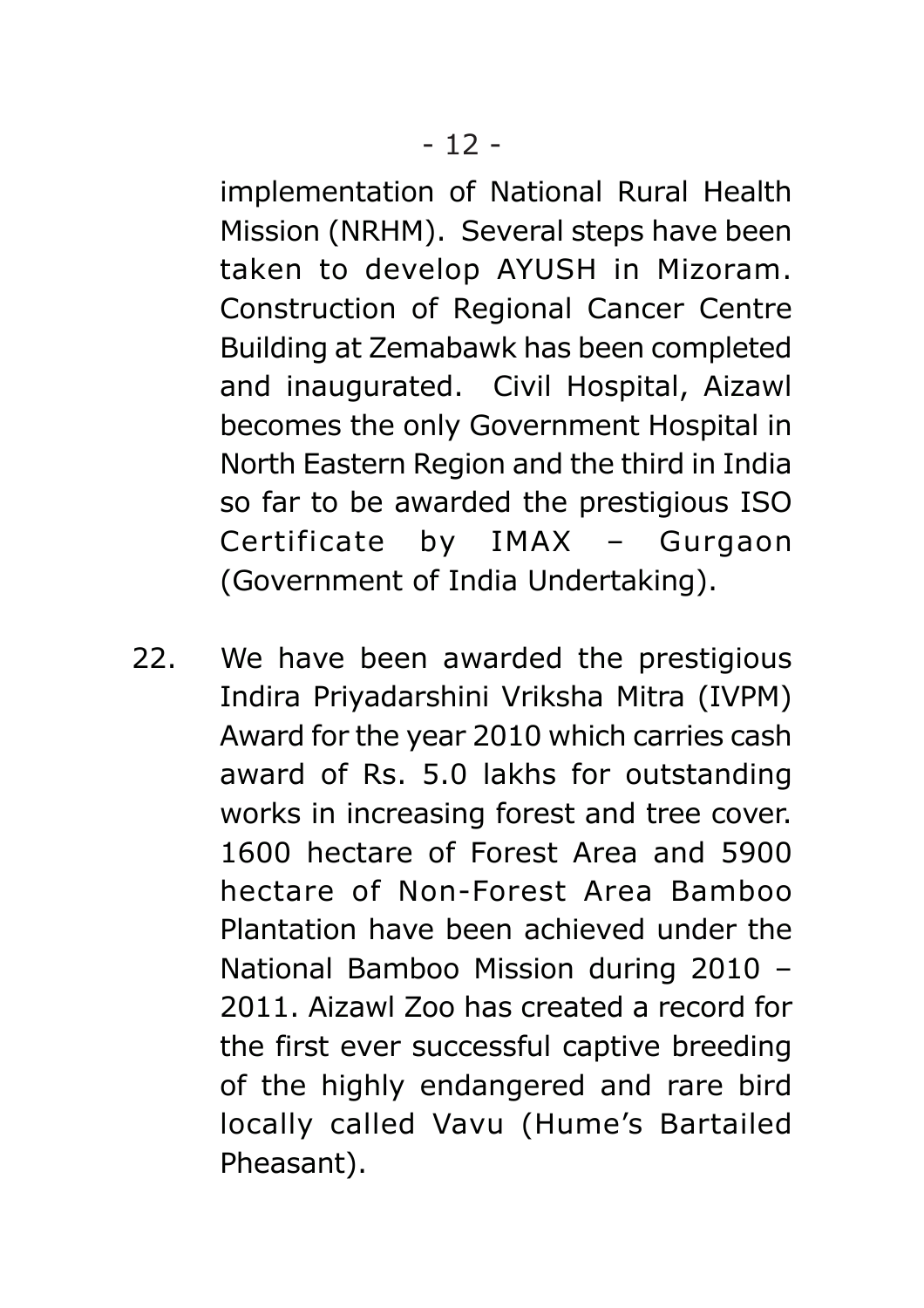- 23. The Composite Land Custom Station building at Zokhawthar is being amplified by developing requisite export – import infrastructures. A project for improvement of Rih – Kalemyo road via Tiddim and Falam within Myanmar is being proposed. A Border Trade Centre is proposed to be established at Kawrpuichhuah, and construction of approach road to this is being taken up.
- 24. A number of social infrastructure development schemes are being taken up at various District and Sub-Divisional Headquarters. Under Swarna Jayanti Shahari Rojgar Yojana (SJSRY), urban families living below poverty lines are provided gainful employment opportunities, skill development and credit linkage to uplift their living conditions. The first election to the Aizawl Municipal Council was conducted successfully. This event has ushered in a new era of devolution of power as envisioned in the Constitution of India.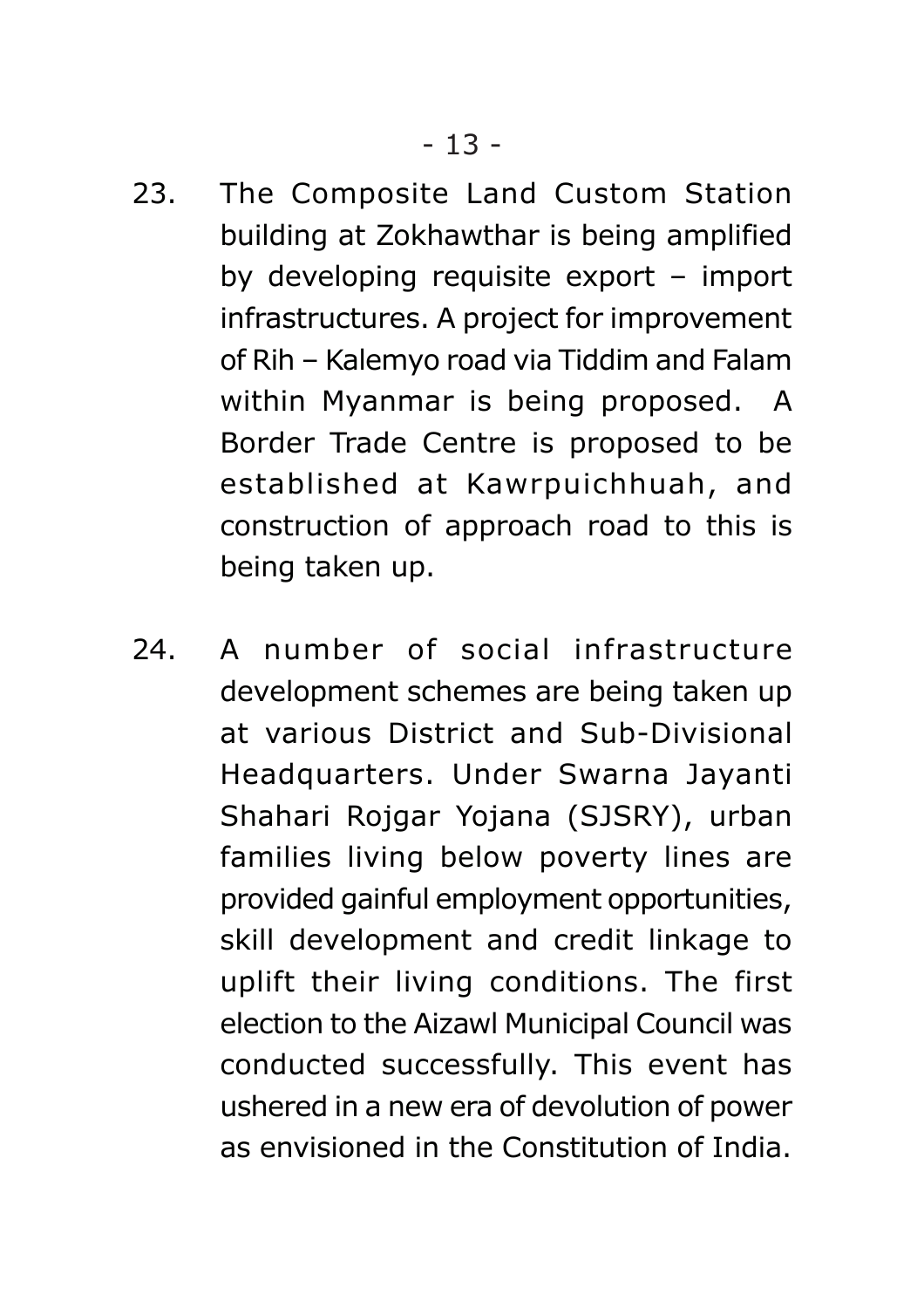- 25. Development of rural areas and poverty alleviation are on top of the agenda of my Government. 13 projects under Integrated Wasteland Development Programme (IWDP)/Hariyali are due for completion this year, and 33 more projects will be completed next year. 21 Village Haats are being constructed under Swarnajayanti Gram Swarozgar Yojana (SGSY) to create better marketing facilities for Self-Help Groups and rural artisans. Under Mahatma Gandhi National Rural Employment Guarantee Scheme (MGNREGS) 116.45 lakhs mandays have been generated. 1448 rural households living below poverty line have been provided financial assistance under Indira Awaas Yojana (IAY) for construction and upgradation of houses. Border Area Development Programme has successfully been implemented and Backward Region Grant Fund has effectively been utilised to redress regional imbalances in development.
- 26. A strong and independent judiciary is prerequisite to a vibrant and healthy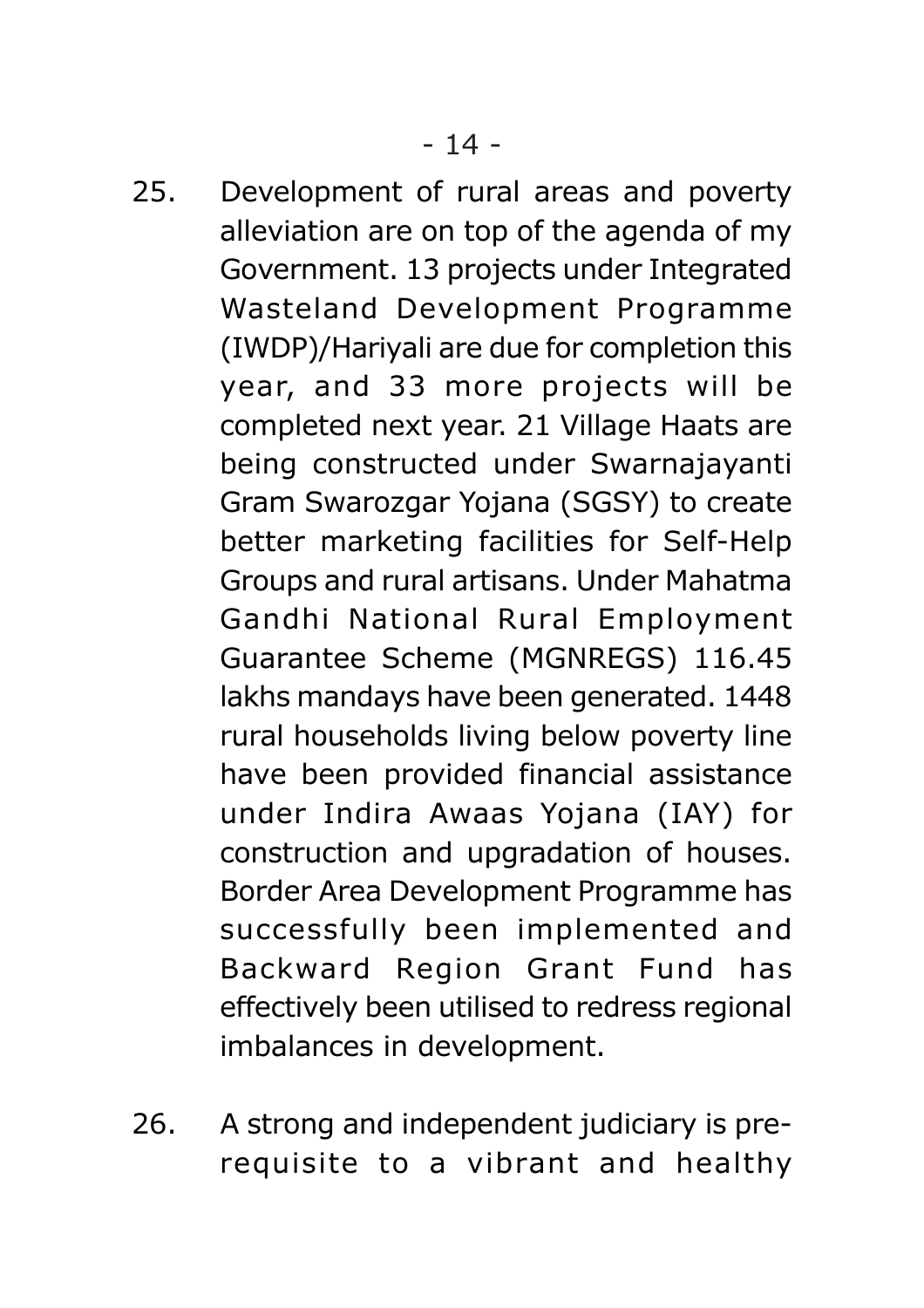democracy. A number of steps are being taken to strengthen the judiciary. Four Family Court Buildings will be constructed; construction of Court Buildings at Mamit and Serchhip are being taken up, and land has been acquired at Kolasib for construction of Judicial Officer Quarters. Steps have also been taken for acquisition of land at Champhai and Lawngtlai for construction of Judicial Officer Quarters and Court Buildings.

- 27. My Government is alert to the special needs of the Autonomous District Council Areas. Grant-in-aid of Rs. 15,388 lakhs has been allocated to the three Autonomous District Councils, and this fund has been utilised for achieving all round development and good self-governance by the three District Councils.
- 28. The Mizoram Heritage Conservation Bill is being framed and will be placed before you for legislation soon. Our unique culture has gained international recognition when Cheraw Troupe from Mizoram performed at the grand opening of the  $19<sup>th</sup>$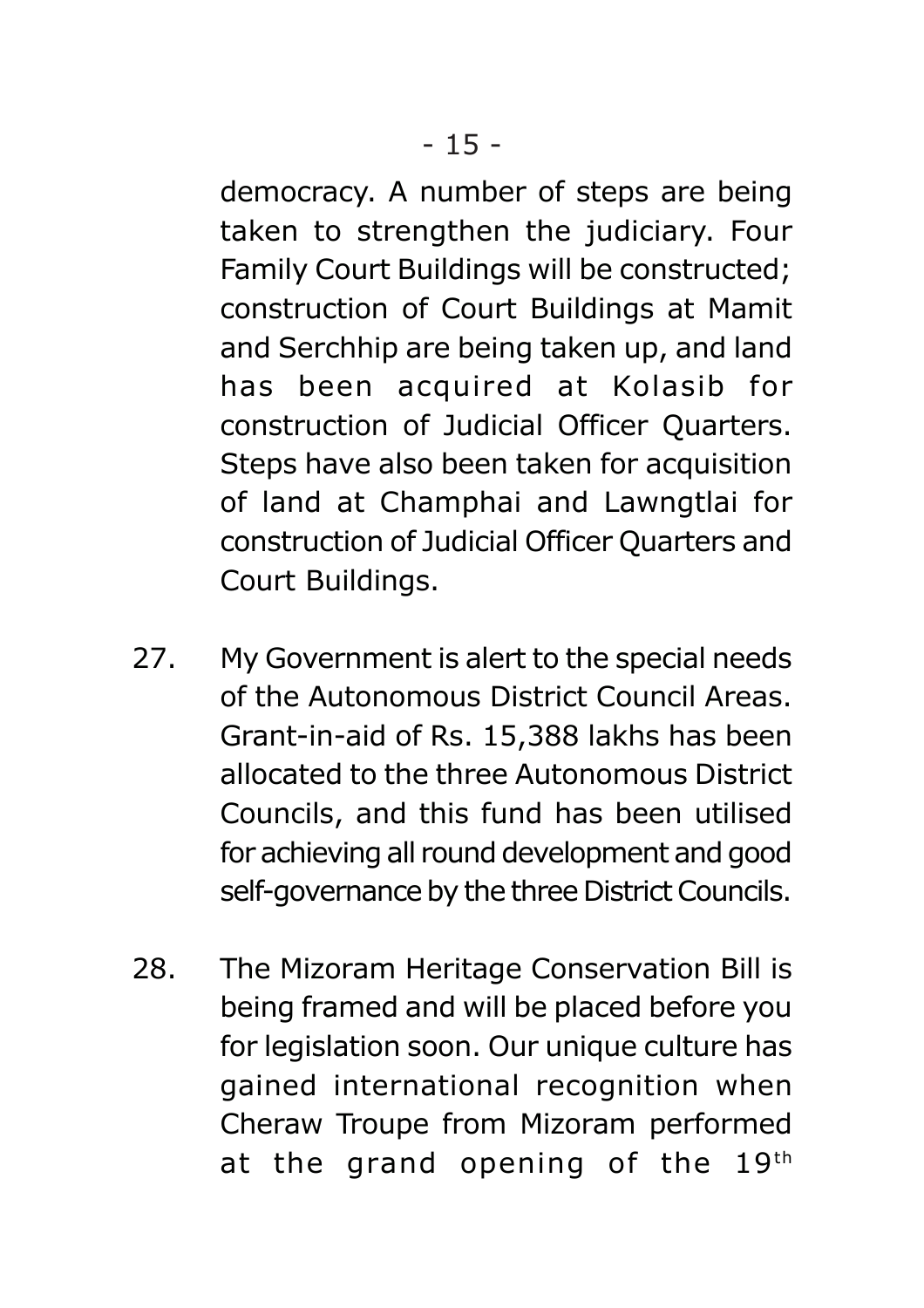Commonwealth Games, 2010 at Delhi on 3 rd October, 2010.

- 29. Important measures have been taken to make Mizoram a preferred Tourist destination. Tourism Development Board has been constituted to frame better policy and guidelines for development and promotion of tourism. 22 Tourist Lodges have been constructed at different locations, and Tourist Destination projects at Reiek, Berawtlang and Champhai are progressing smoothly and are expected to be completed during 2011-2012.
- 30. Due attention has also been given to personnel and administrative reforms to bring about good and efficient governance. The widespread practice of engagement of proxy substitutes by different categories of Government servants has been weeded out. Man-power assessment for rationalisation and right sizing of Government employees has been carried out, and various capacity building and training programmes have been conducted.